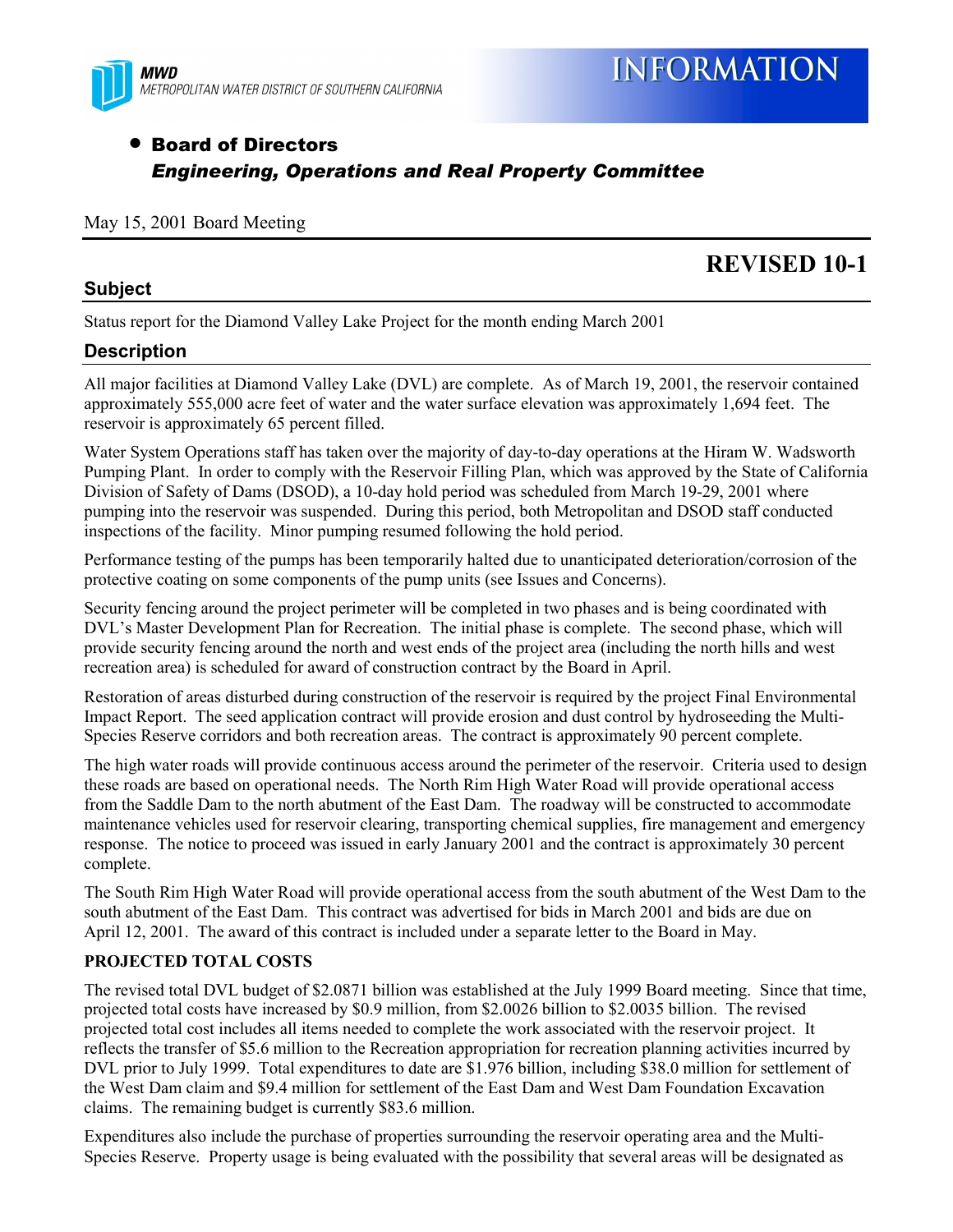surplus in the future. Any proceeds realized by Metropolitan by the disposition of these surplus properties will be credited to the project budget, thereby decreasing the projected total cost of the reservoir project. (See **Attachment 1** for a financial summary and project cash flow, and **Attachment 2** for the remaining budget). Financial information presented in this board letter is consistent with financial data (March 31, 2001) reviewed by the Office of the Chief Financial Officer and the DVL Evaluation Team Manager.

| <b>EXPENDITURES</b> (March 2001)                                                                                                                                                                                                                                                    |                                                    | \$1,976.6 million |
|-------------------------------------------------------------------------------------------------------------------------------------------------------------------------------------------------------------------------------------------------------------------------------------|----------------------------------------------------|-------------------|
| <b>WORK IN PROGRESS</b> includes Pump Procurement Contract; Seed Application Contract;<br>North Rim High Water Road Contract; Environmental Documentation; Labor for DVLP<br>Management, Design Staff, Construction Management, & Environmental Support, Project<br>Labor Agreement |                                                    | \$17.6 million    |
| <b>REMAINING WORK</b><br>South Rim High Water Road Construction Contract<br>Miscellaneous Completion Contracts<br>Miscellaneous Environmental Activities<br><b>SUBTOTAL</b>                                                                                                         | \$ 7.0 million<br>$$1.5$ million<br>\$ 0.8 million | \$9.3 million     |
| <b>TOTAL PROJECTED COSTS</b>                                                                                                                                                                                                                                                        |                                                    | \$2,003.5 million |
| <b>REMAINING BUDGET</b>                                                                                                                                                                                                                                                             |                                                    | \$83.6 million    |
| <b>TOTAL PROJECT BUDGET</b>                                                                                                                                                                                                                                                         |                                                    | \$2,087.1 million |

#### **ISSUES AND CONCERNS**

The supplier of the pumps at the Wadsworth Pumping Plant, Nissho Iwai of America (NIAC), continues to evaluate the cause of the protective coating deterioration and the best way to repair the corroded areas. Although NIAC has not yet accepted responsibility for the problem, they recently sent an expert in the field of corrosion protection to the site. It is anticipated the repair will take several months. Because corrosion on the pump bowls influences the efficiency of the pumps, performance testing will be temporarily halted until the protective coating is repaired.

### **Policy**

Board Request.

### **Fiscal Impact**

Refer to table and attachments.

*Roy L. Wolfe*

5/11/2001 *Date*

*Manager, Corporate Resources*

5/14/2001 *General Manager Date*

**Attachment 1 - Financial Summary/Project Cash Flow Attachment 2 - Remaining Budget** BLA #853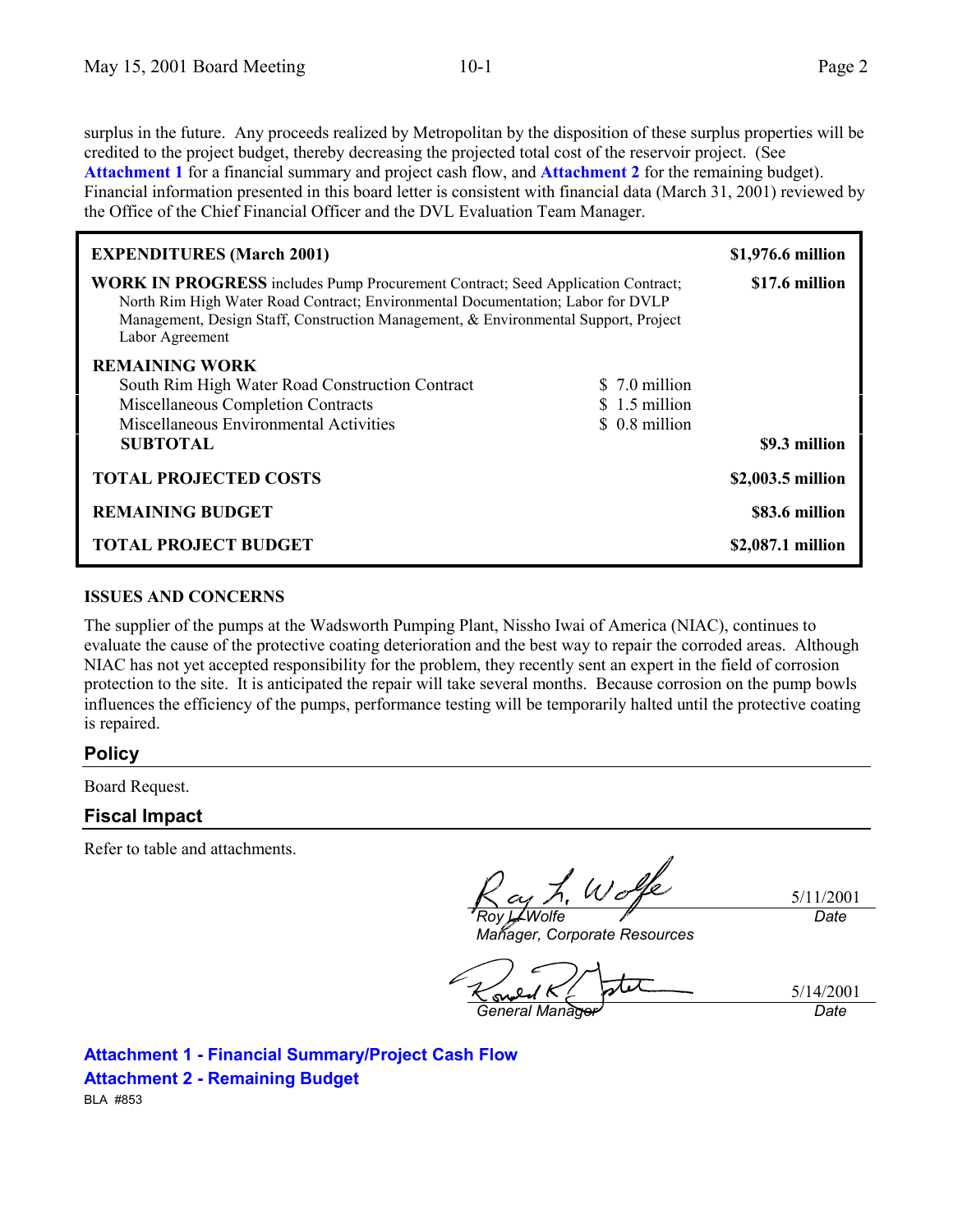

# **Financial Summary**

## **Project Cash Flow**